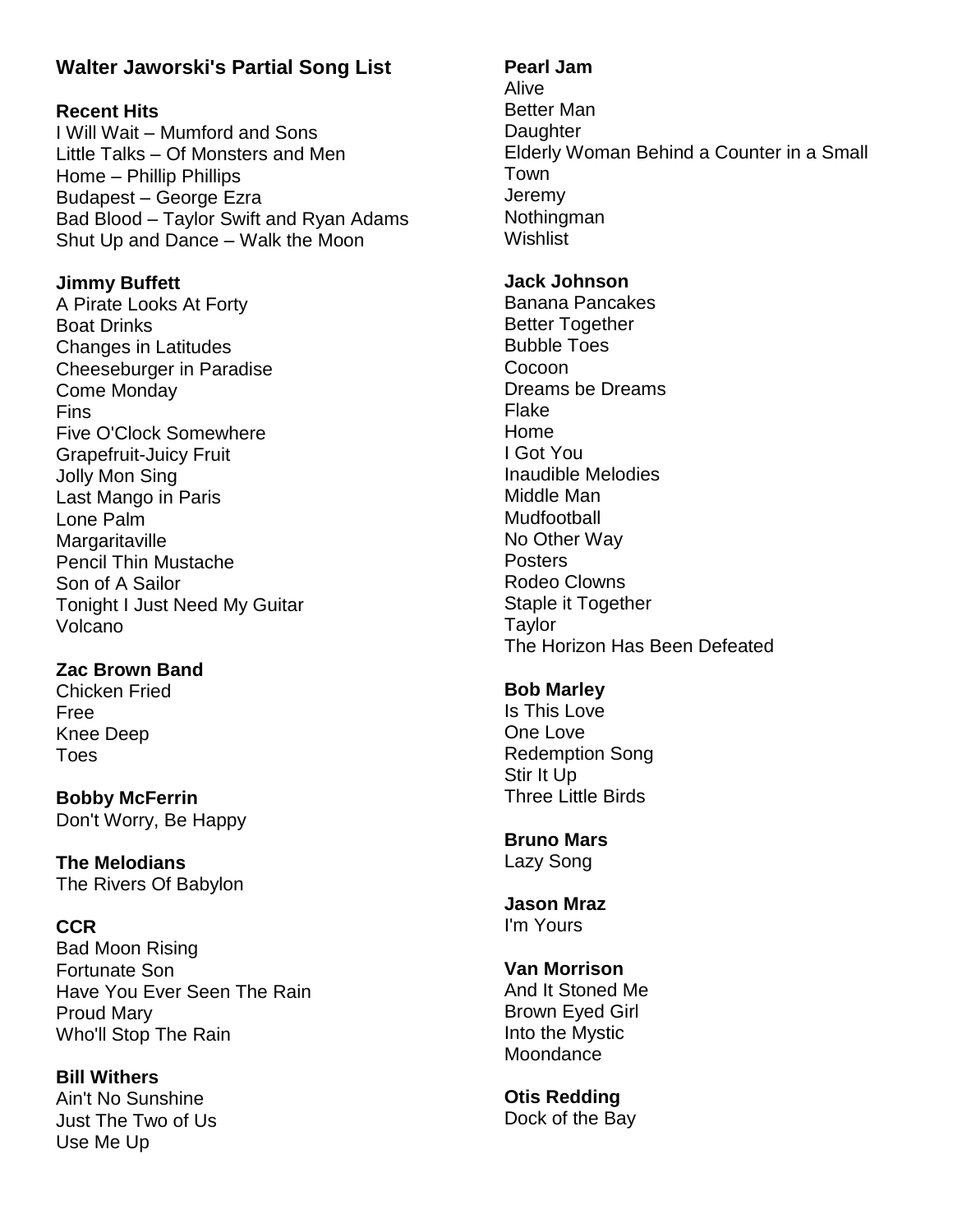**The Drifters** Under the Boardwalk

**Kenney Chesney** No Shoes, No Shirt, No Problems Summertime When the Sun Goes Down You and Tequila

**Sublime** What I Got **America** Horse With No Name Sandman Sister Golden Hair Tinman

**Train** Soul Sister

**Michael Franti and Spearhead** Say Hey (I Love You)

**James Taylor** Fire and Rain Sweet Baby James You've Got a Friend

**The Beatles** All My Loving And I Love Her **Blackbird** I Feel Fine In My Life Norwegian Wood Obla-Di Obla-Da Octopus' Garden Please, Please Me She Loves You While My Guitar Gently Weeps Yellow Submarine

**Ben Harper** Diamonds on the Inside Steal My Kisses

**Paul Simon** Diamonds on the Soles of Her Shoes Graceland Under African Skies You Can Call Me Al

**Cake** Frank Sinatra Mexico

**Amos Lee** Arms of a Woman Keep it Loose, Keep it Tight

**The Eagles** Hotel California Take it Easy Tequila Sunrise

**Adam Sandler** Lunch Lady Land Old With You

**Billy Joel** Piano Man

**Elton John** Your Song

**Oasis** Champagne Supernova Don't Look Back in Anger **Wonderwall** 

**Crosby, Steals, Nash** Southern Cross

**Neil Young** Harvest Moon Heart of Gold Sugar Mountain

**Lynyrd Skynyrd** Sweet Home Alabama Simple Man

**John Mayer Gravity** Stitched Up Why Georgia?

**The Proclaimers** 500 Miles

**Weezer** Buddy Holly **Butterfly** Island in the Sun